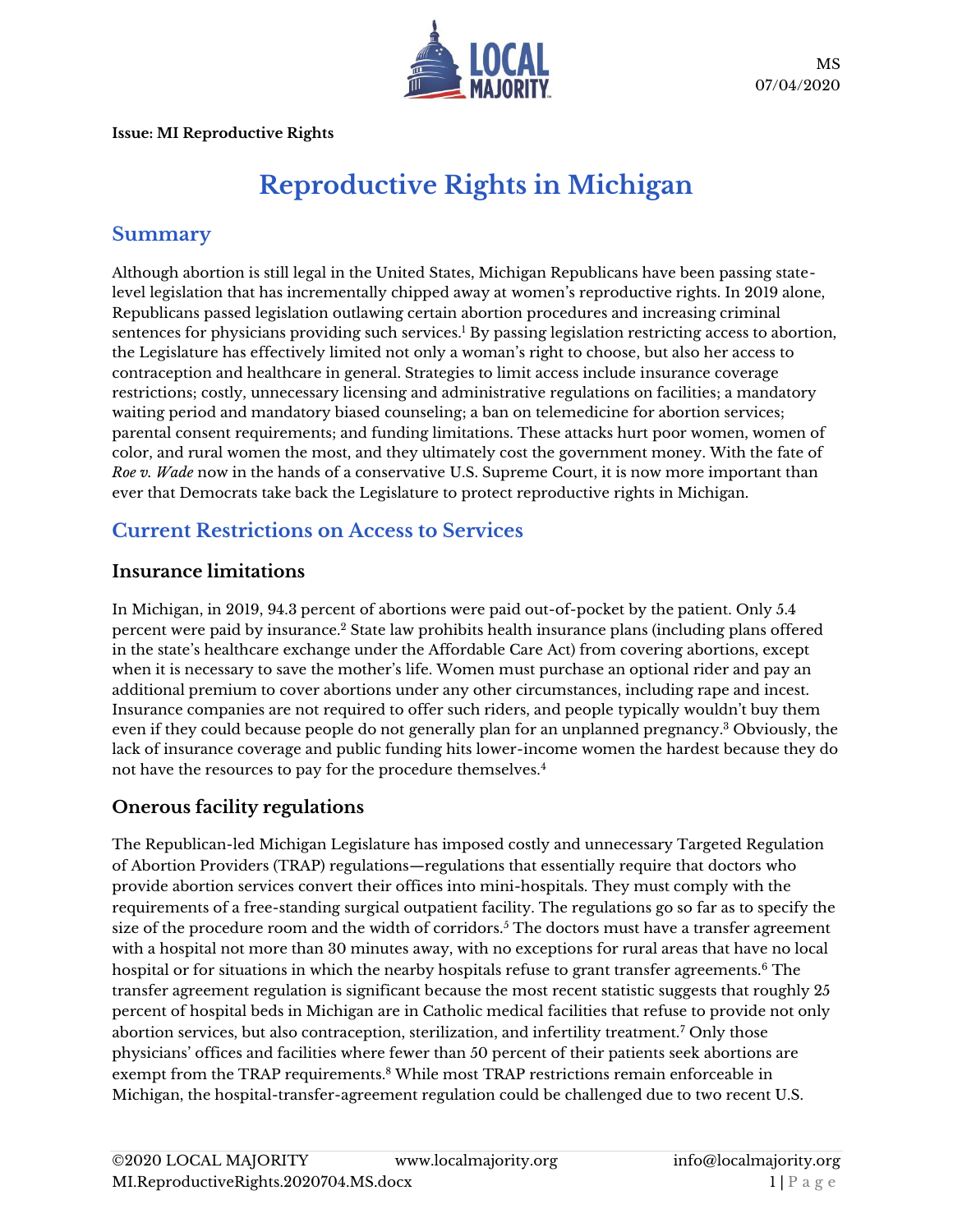

Supreme Court decisions. In the Texas case *Whole Women's Health v. Hellerstedt* decided in 2016 and the Louisiana case *June Medical Services v. Russo* decided in 2020*,* the Court ruled that state laws placing hospital admission requirements on abortion clinic doctors are unconstitutional.<sup>9</sup>

#### **Mandatory waiting period and counseling**

At least 24 hours before an abortion, a qualified health professional must confirm that the patient is pregnant and orally describe to the patient the probable gestational age of the fetus. In addition, the woman must receive materials that use illustrations or photographs showing the anatomy of a fetus at two-week gestational increments, include information on prenatal care and parenting, describe complications associated with abortion, identify public agency adoption services, and state that some women experience depression, guilt, sleeplessness, anger, and loss of interest in work and sex after an abortion. A woman seeking an abortion must wait 24 hours between the time that she receives those materials and signs an informed consent form and the time that the procedure is performed. Prior to an abortion, if the woman receives an ultrasound, the health professional must offer the woman an opportunity to view the ultrasound images.<sup>10</sup>

### **Telemedicine ban**

In the early stages of pregnancy, women have the option of taking a pill (RU486 or mifepristone) instead of undergoing a surgical procedure. About 28 percent of abortions involve RU486.<sup>11</sup> In 2012, the Republicans enacted a law (HB 5711) that prohibited the use of telemedicine (clinical services provided remotely via secure video and audio technology) to prescribe and monitor medication-type abortion. This ban created service barriers, particularly to women in rural areas who would have to travel long distances to receive in-person treatment at a clinic. Due to a sunset provision in that law, the telemedicine ban was due to expire in six years. In 2018, the Republicans in the Michigan House and Senate passed a bill (SB 1198) to extend the ban indefinitely. However, Gov. Snyder vetoed that bill before leaving office.<sup>12</sup>

#### **Parental consent**

Parental consent, not just parental notification, is required under virtually all circumstances for a minor seeking an abortion in Michigan. A woman under age 18 may not obtain an abortion unless the physician receives the written consent of at least one parent. This mandate does not contain a waiver for minors who are victims of rape, incest, or child abuse. Parental consent is waived only in cases of a medical emergency. The young woman may request a waiver from a judge by proving either that she is mature and well-informed enough to make her own decision or that waiving parental consent is in her best interest.<sup>13</sup>

#### **Funding cuts**

Federal and state laws prevent the use of public funds for abortions, except in cases of life endangerment, rape, or incest.<sup>14</sup> However, public funds are used for non-abortion family planning and pregnancy prevention services, including birth control, preventative health exams, pregnancy testing and counseling, sexually transmitted disease testing and treatment, and cervical and breast cancer screening. Most of these funds come from two federal programs: Medicaid and the Title X Family Planning Program. These programs provide birth control and non-abortion reproductive healthcare to low-income people who otherwise could not afford services.<sup>15</sup>

A state law enacted in 2002 requires the Michigan Department of Health and Human Services (DHHS) to distribute family planning funds first to healthcare providers that do not perform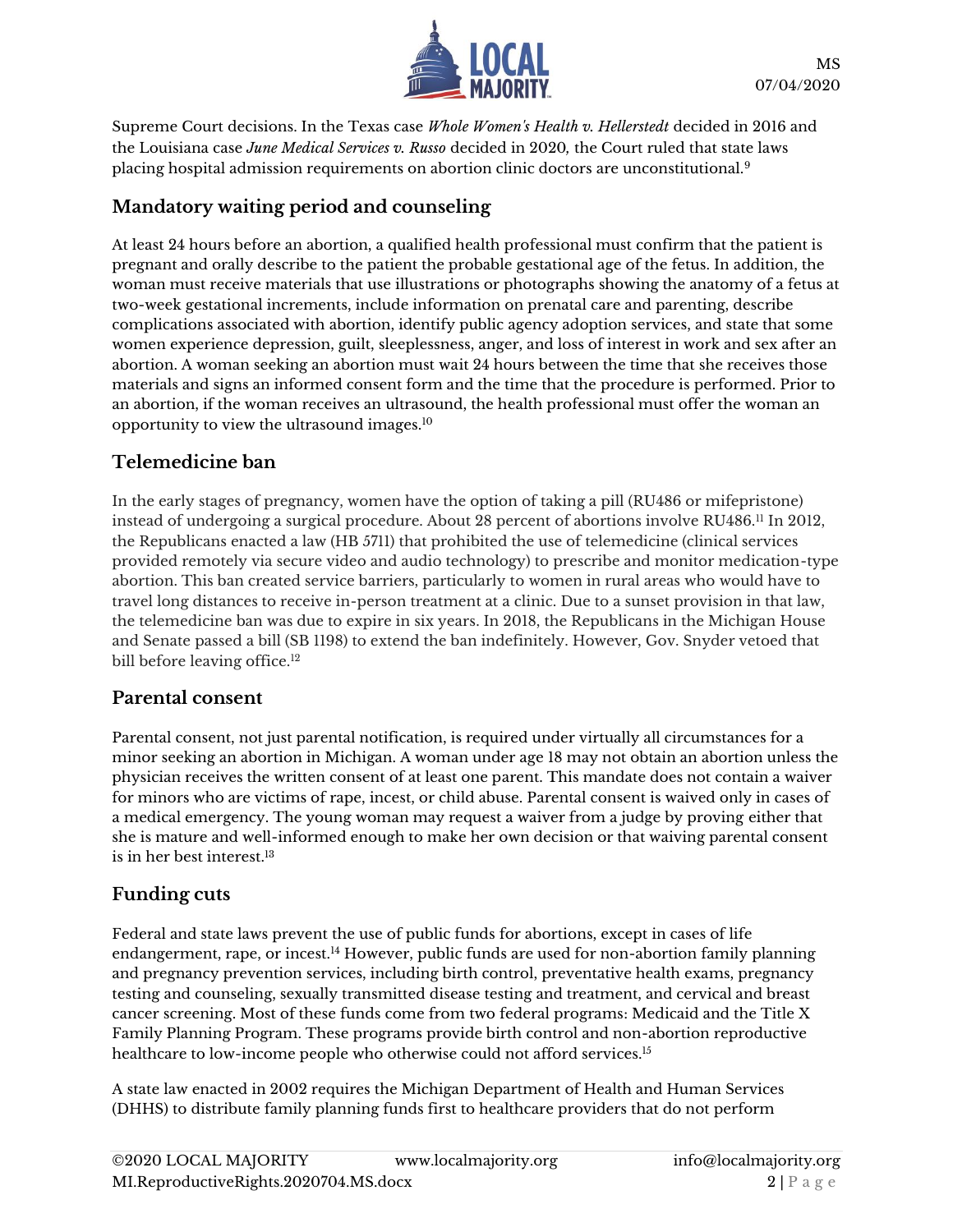

abortions. Planned Parenthood of Michigan receives money from the state but gets only what is left over after the non-abortion healthcare providers receive the amounts for which they applied.<sup>16</sup>

But that was not enough for Republicans. In the 2019 state budget, the Republican-led Legislature tried to eliminate funding for Planned Parenthood altogether. They inserted into the budget a provision prohibiting DHHS from contracting for non-abortion family planning services with an entity that performs abortions unless no alternative providers exist in the same county. Although he signed the budget bill, Republican Governor Rick Snyder said that the provision is unenforceable because it is unconstitutional. The state constitution prohibits legislators from changing an existing statute (the one adopted in 2002) through boilerplate budget language.<sup>17</sup>

In 2019, the Trump administration also implemented a gag rule requiring that all Title X recipients refrain from performing or referring women for abortion procedures.<sup>18</sup> Rather than comply with such a restrictive policy, Planned Parenthood of Michigan opted to reject their Title X funding altogether. Planned Parenthood of Michigan, which served 70 percent of Michigan's Title X patients, had been receiving 20 percent of its funding from Title X. <sup>19</sup> The gag rule continues to put tremendous financial stress on Planned Parenthood clinics throughout the state, affecting their ability to provide not only abortions but also family planning services to roughly 42,000 patients.<sup>20</sup>

Instead of allocating additional state funds to legitimate family planning organizations like Planned Parenthood, the Republican-controlled Legislature attempted to pass a 2020 budget that would have funneled funds to Real Alternatives, a crisis pregnancy center.<sup>21</sup> Crisis pregnancy centers (CPCs) are dangerous organizations that market themselves as clinics offering prenatal care, counseling, and healthcare plans for pregnant women. In reality, CPCs are tools of the pro-life movement. CPC employees discourage women from seeking abortions by presenting biased counseling as well as inaccurate medical information about family planning and conception. Many CPCs do not even have licensed medical professionals on staff.<sup>22</sup> CPCs across the country have also been accused of deceptive business practices. In fact, the watchdog group Campaign for Accountability is currently investigating Real Alternatives for their misuse of public monies.<sup>23</sup>

Fortunately, Gov. Whitmer vetoed a \$700,000 line item for Real Alternatives in the 2020 budget.<sup>24</sup> Every term, the Republicans introduce an onslaught of bills attacking reproductive rights, and only strong Democratic leadership can protect women's reproductive rights against those threats.

#### **Consequences of Republican Restrictions**

The combined effect of the Republicans' legislative restrictions on abortion has been to force the closure of many family planning clinics. In 2011, Michigan had 41 abortion providers; as of 2014, only 29 remained, representing a 29 percent drop (see Figure 1) <sup>25</sup> A provider is a hospital, clinic, or physician's office where abortions are performed. A clinic is a non-hospital facility that reported 400 abortions or more a year, whether an abortion clinic or a nonspecialized clinic. Physicians' offices that report 400 or more abortions a year are classified as clinics.

In 2017, 87 percent of Michigan counties had no abortion-providing clinic, and 35 percent of Michigan women lived in those counties.<sup>26</sup>

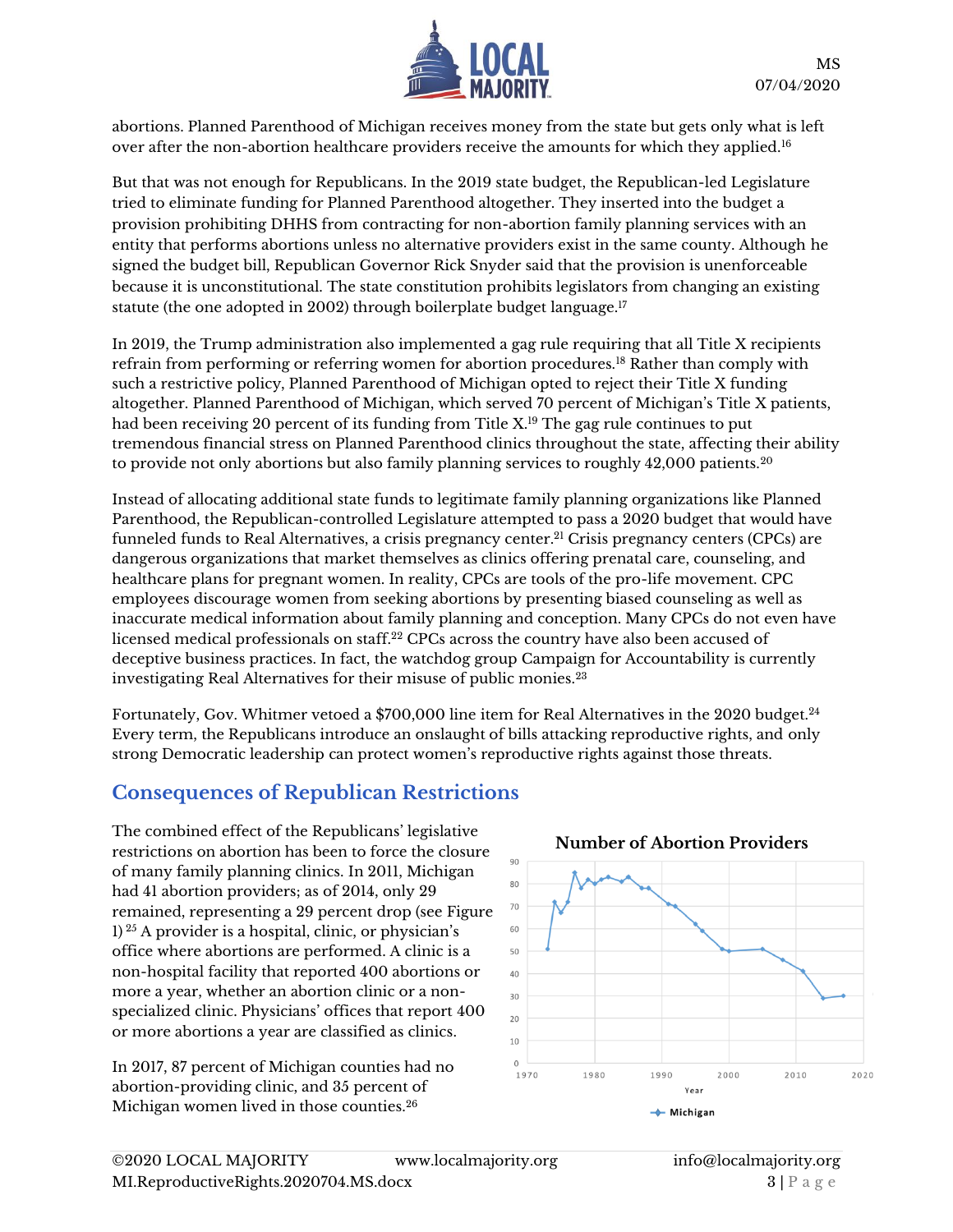

Furthermore, Michigan is currently experiencing a shortage of OBGYNs. According to the Michigan Health and Hospital Association, 43 percent of Michigan counties have no hospitals offering obstetric care.<sup>27</sup> Without those clinics and those doctors, Michigan women lose access to contraception and other types of healthcare, not just abortion services.

Contraceptive use is a key predictor of whether or not a woman will have an abortion. Of the total unintended pregnancies in the United States, half are due to failing to use any form of contraception. Unintended pregnancy disproportionately affects poor women. Low-income women often have little to no access to employer-sponsored health insurance, and over 19 million of these women live in "contraceptive deserts" where the number of family planning clinics is not sufficient to serve those in need.<sup>28</sup>

Therefore, family planning clinics funded by Medicaid and Title X are critical to providing contraceptive supplies, services, and education to low-income women. By providing birth control services, publicly supported clinics in Michigan helped avert 25,100 unintended pregnancies in 2014, which would have resulted in 12,200 unplanned births and 9,100 abortions.<sup>29</sup>

However, only 16 percent of low-income Michigan women who needed family planning services in 2014 received care. While 635,660 women in Michigan were in need of subsidized family planning services that year, the publicly funded clinics served 103,600 patients.<sup>30</sup> Rather than closing clinics, *more* clinics are needed to avert unintended pregnancies, reduce abortion rates, and prevent lowincome women from falling further into poverty.

That strategy serves state fiscal policy, too. Avoiding unintended pregnancies saves the government money. In 2010, the federal and Michigan state governments saved \$212.4 million due to the family planning services provided by publicly funded clinics.<sup>31</sup>

In addition to contraception, public opinion and patient demand also support the need for abortion services. The majority of people in Michigan are pro-choice. A survey by the Pew Research Center revealed that 54 percent of adults in Michigan think abortion should be legal in all or most cases.<sup>32</sup> Roughly 45 percent of all pregnancies are unintended, and one in four women in the United States will have an abortion by age 45.<sup>33,34</sup> In 2019, 65 percent of Michigan women who had abortions had already had a previous term pregnancy, and 84 percent of abortion patients were unmarried.<sup>35</sup>

Furthermore, studies show that political interference that restricts access to abortion:

- Hurts low-income women of color the most;
- Makes women more likely to experience poverty, domestic violence, and poor health; and
- Makes women more likely to seek abortion illegally, putting their lives at risk.  $36$

# **Looming Threats**

#### **Outlawing dilation and evacuation**

The Michigan House and Senate recently passed legislation (HB 4320; SB 229) outlawing dilation and evacuation abortions. Under related laws (HB 4321; SB 230), any physician who performs such a procedure can face up to two years in prison.<sup>37</sup> Dilation and evacuation is currently the safest and most commonly used abortion procedure for women in their second trimester. In light of this ban, physicians are forced to either deny their patients care or else risk a woman's health by suggesting alternative, less safe methods. Such bans also force women to delay care as they seek out other options, leading to increased costs and an even smaller pool of qualified physicians who can assist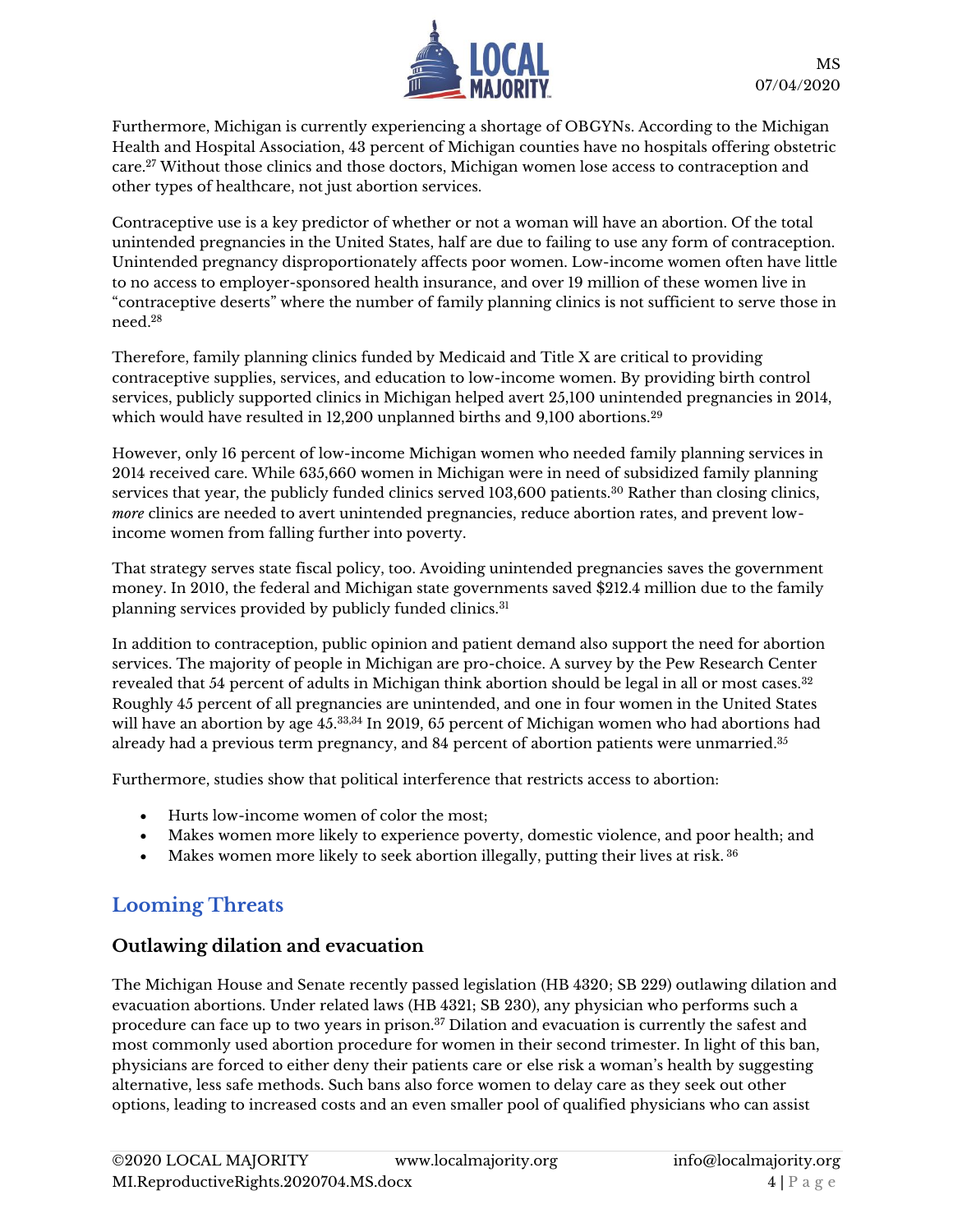

them. Thus, the ban on dilation and evacuation only serves to increase the financial and legal obstacles women endure while seeking reproductive care.<sup>38</sup>

The bill has not yet gone into effect, as it has not yet arrived on Gov. Whitmer's desk for her signature. She has pledged to veto this legislation, but the likelihood of dilation and evacuation being outlawed soon is still high. Pro-life groups anticipated Gov. Whitmer's veto and consequently drafted an indirect state statute to ban and criminalize dilation and evacuation abortions. Michigan Values Life amassed 379,419 signatures for their initiative and submitted them to the Bureau of Elections to be reviewed, after which they will be sent to the State Board of Canvassers to be verified. If the Board of Canvassers verifies 340,047 of those signatures, then the statute will go to the Legislature, where the House and Senate will have 40 days to adopt it.<sup>39</sup> This mechanism allows the statute to go into effect despite the Governor's veto. With a Republican-controlled Legislature, it is highly likely the statute will pass. Currently, Planned Parenthood of Michigan has challenged the validity of some signatures, but Michigan Values Life plans to submit a counter-challenge as soon as the Bureau of Elections announces a deadline to do so.<sup>40</sup>

#### **Fetal heartbeat bills**

In 2019, Republicans introduced legislation (HB 4664; SB 357) that would have required healthcare providers to test for a fetal heartbeat before performing an abortion, prohibited an abortion if a fetal heartbeat was detected, and classified an abortion performed under those circumstances as a felony offense. <sup>41</sup> A separate bill (HB 4665; SB 358) would have imposed a two- to four-year criminal sentence for performing an abortion after detecting fetal cardiac activity. Neither bill made it to a vote in either the House or Senate, but the threat of an identical, citizen-led ballot initiative still looms.

Michigan Heartbeat Coalition, a pro-life group, drafted an indirect state statute mirroring the text of the two heartbeat bills introduced in 2019. Like the petition outlawing dilation and evacuation abortions, the heartbeat petition required 340,047 signatures to be validated by the State Board of Canvassers before it could move to a vote in the Legislature. Michigan Heartbeat Coalition fell just slightly short of its goal, but the group has already planned to draft an identical indirect state statute in 2022.<sup>42</sup> If Michigan Heartbeat Coalition successfully amasses enough valid signatures, a Republican-controlled Legislature would likely approve the initiative and thus restrict abortion even further—all while bypassing Gov. Whitmer's veto power.

## **Reproductive Healthcare Act**

During the 2019 legislative session, Democratic legislators and Gov. Whitmer introduced omnibus legislation aimed at restoring reproductive rights in Michigan. The Reproductive Healthcare Act never made it to a vote, but it nevertheless demonstrated Democrats' commitment to removing barriers to reproductive healthcare.

The Reproductive Healthcare Act proposed by Democrats included the following provisions:

- Repeal a 1931 law prohibiting physicians from performing abortions
- Remove the requirement that clinics providing abortions be licensed as free-standing surgical centers
- Lift the 24-hour waiting period requirement for a person seeking an abortion
- Remove the parental consent requirement for minors requesting an abortion
- Remove barriers from healthcare providers such as Planned Parenthood from receiving state and federal funding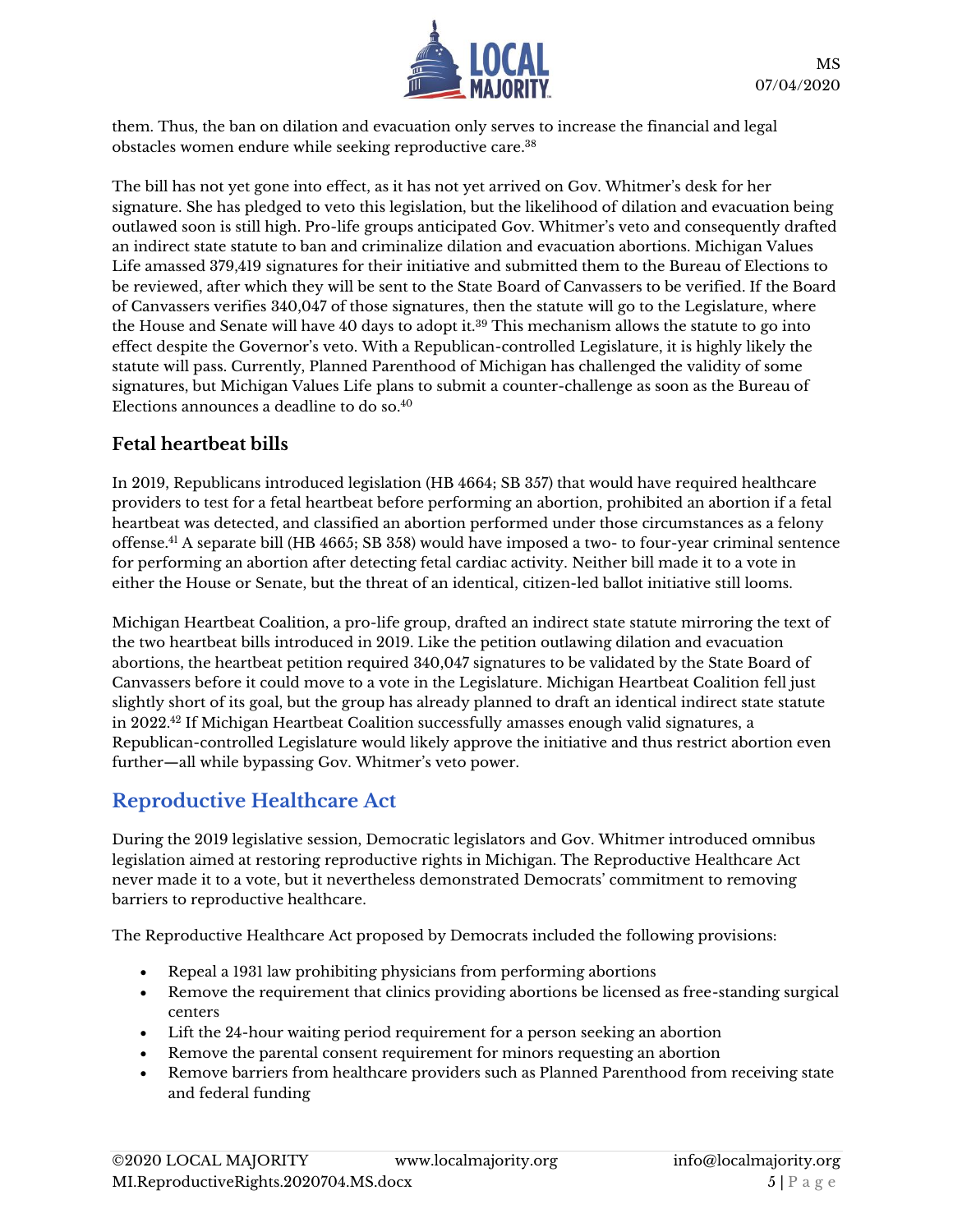

- Lift restrictions on the use of private insurance to cover abortion procedures
- Remove barriers restricting medication abortion via telemedicine $43$

If the Democrats win a majority of seats in the 2020 election, the Legislature can reintroduce and adopt this bill so that Michigan women can reclaim their right to reproductive healthcare.

# **Ominous Future**

In 1931, Michigan passed a near-total ban on abortion, making anyone who causes an abortion guilty of a felony, unless the abortion is necessary to preserve the woman's life. There are no exceptions for rape or incest. That law is still on the books. Michigan has not repealed the ban, even after the Supreme Court's decision in *Roe v. Wade*. 44,45 Although currently unenforceable, it would be automatically resurrected in the event that the sitting Supreme Court overturns *Roe v. Wade*. Repealing the 1931 abortion ban is yet another reason to elect a Democratic majority in the Michigan Legislature in 2020.